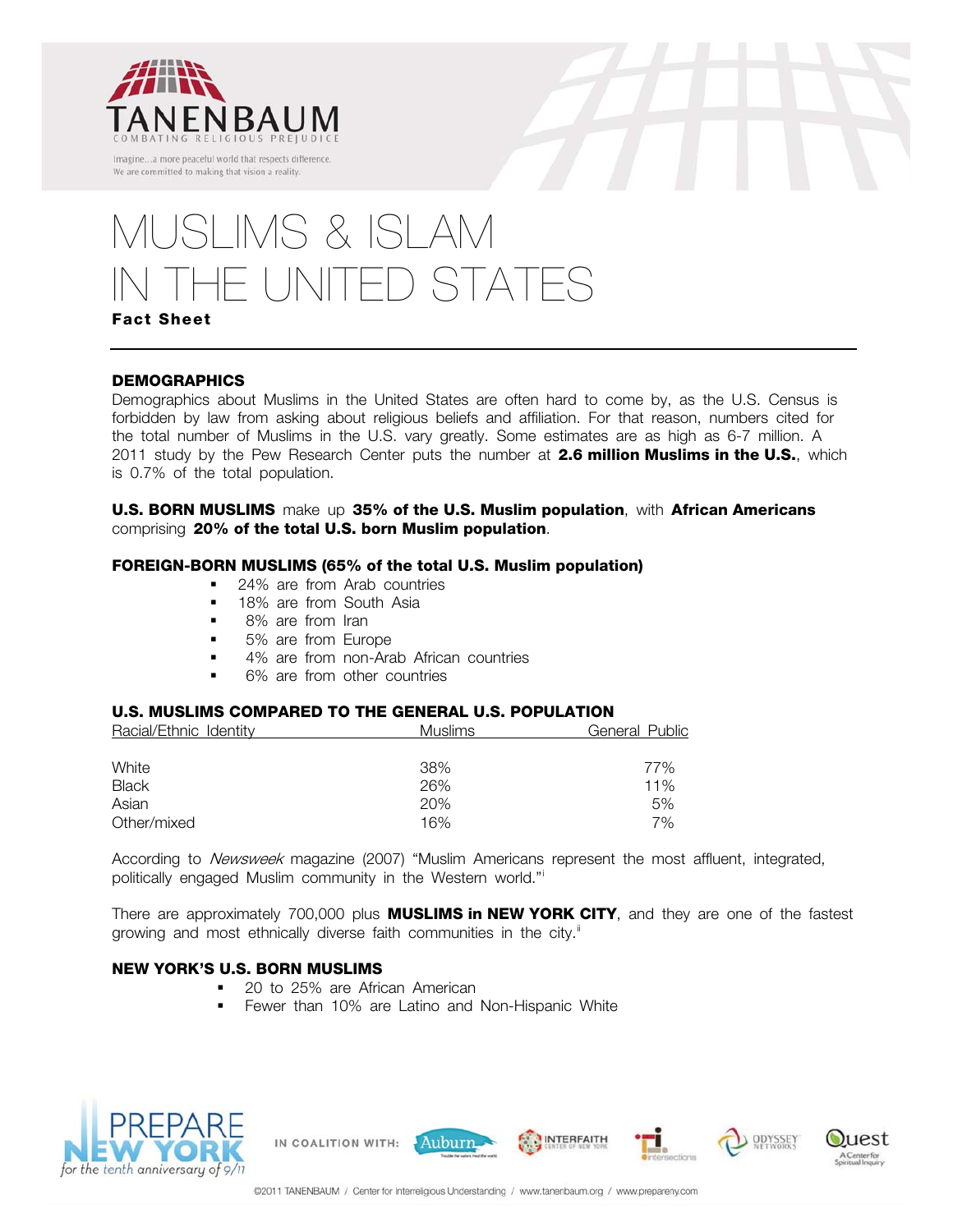**NEW YORK CITY'S FOREIGN BORN MUSLIMS AND THEIR OFFSPRING** make up the largest percentage and collectively represent between 16 to 20% of the city's entire foreign born population. These newcomers come from over 40 countries and represent vast geographic, social, linguistic and cultural diversity.<sup>[iii](#page-2-1)</sup>

**MUSLIM STUDENTS IN THE U.S.:** Due to restrictions on asking students about religious belief and affiliation, it is difficult to find a reliable estimate for the number of Muslim students in U.S. schools. A 2008 report from Dr. Louis Cristillo of Columbia University Teacher's College estimates that there are 120,000 Muslim students in New York City public schools, roughly 12% of the city's student population. $iv$ 

**MUSLIMS IN THE U.S. WORKFORCE:** A 2009 Gallup poll found that roughly 70% of Muslim adults (18 and over) are employed (compared to the U.S. population at 64%). Among those who say they have a job, Muslim workers are also slightly more likely (30%) than the general public (26%) to work in professional occupations.<sup>[v](#page-2-1)</sup>

#### **INSTITUTIONS**

According to a preliminary survey by Ihsan Bagby cited in Time magazine's August 30, 2010 issue, there are about 1,900 sites operating as mosques in the United States, ranging from small storefronts and houses to large buildings with community centers. Since 2009, at least 35 proposed mosques and Islamic centers in the U.S., have encountered community resistance. Additionally, of the hundreds of thousands of non-profits in the United States, hundreds of these are operated by Muslims; they include local and national charitable or relief, social service, advocacy, arts, cultural, educational, outreach and political or advocacy organizations. There are also thousands of Muslim American groceries and butchers, restaurants and other retail stores.<sup>vi</sup>

#### <span id="page-1-0"></span>**ENSLAVED MUSLIM AFRICANS**

Beginning in the 1500's and continuing into the 1800's, Muslims made up a significant percentage of the West African slaves who were brought to North, South, and Central America during the centuries of the Atlantic slave trade. Many of these African Muslim slaves maintained their Muslim practices despite pressure to abandon them. While Muslim slaves were a minority, with estimates ranging from 10 – 30% of the total slave population, they were a distinctive minority. They often possessed some education and a high sense of self-esteem, making them an important leadership element in the American slave population.

#### **HISTORY OF MUSLIM IMMIGRATION TO THE U.S.**

The earliest Muslim immigrants (as distinguished from African slaves who practiced Islam) came between the late 1800's and early 1900's from the area then known as Greater Syria (modern-day Syria, Lebanon, Israel, the West Bank, Gaza Strip, Jordan and parts of Turkey and Iraq). Most came for economic reasons and worked as laborers or merchants.

With the end of World War I, the Ottoman Empire, and the period of Western colonial rule in the Middle East, a new wave of immigrants arrived. Many of these new Muslim immigrants came as a result of political as well as economic reasons, with many joining relatives who had arrived earlier in the United States.

Following World War II, additional Muslims came to the United States, many from countries outside of the Middle East, including the former Yugoslavia, Albania and the former Soviet Union; they often came to escape religious or political repression. Immigration also accelerated from India and Pakistan after the 1947 partition of the Subcontinent, with many members of former elite families coming to attain more education and technical training than was available in their countries of origin.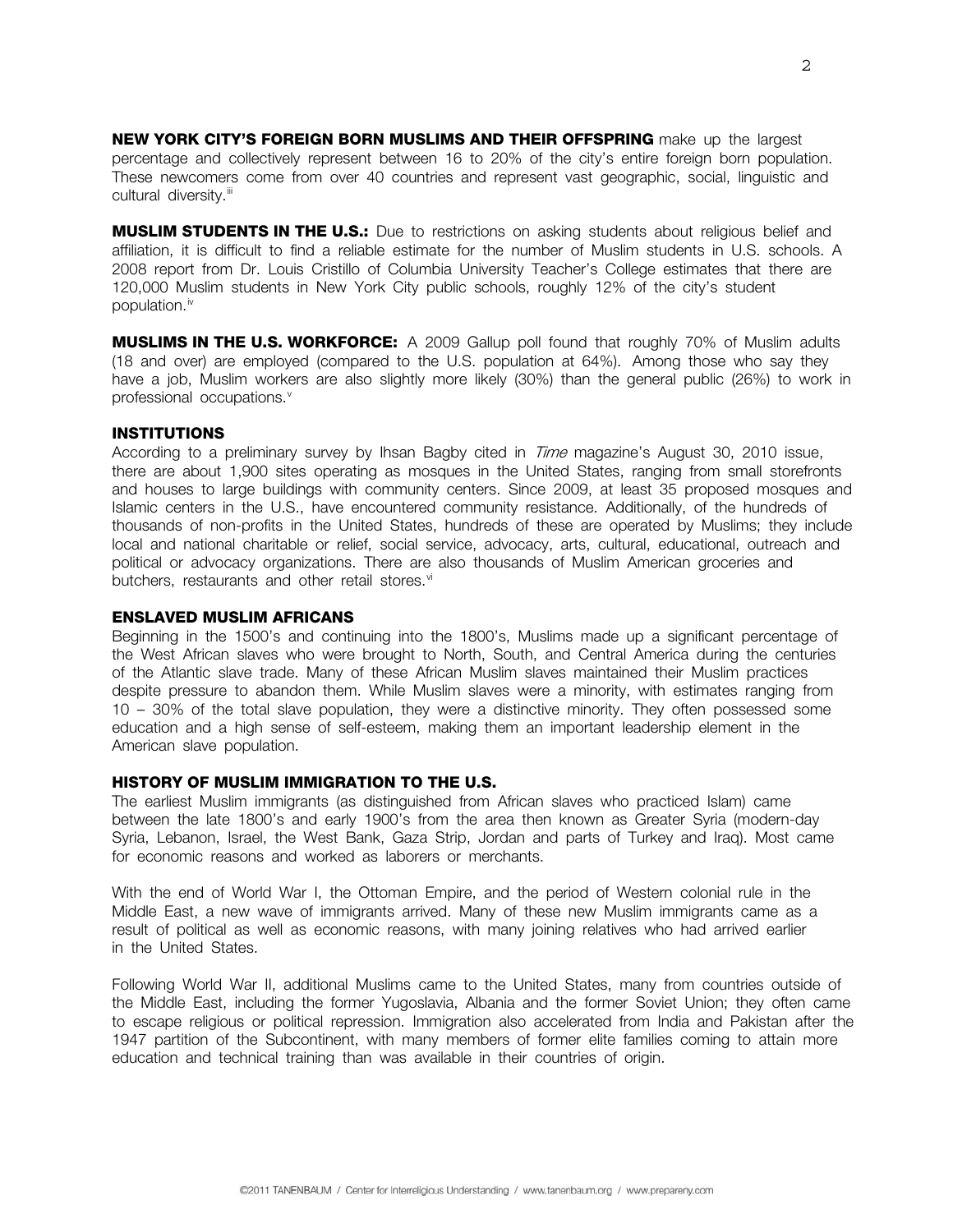<span id="page-2-1"></span>The change in immigration laws in 1965 by President Lyndon Johnson dramatically increased the number of Muslims immigrating to the U.S., primarily for higher education. Some of the best and the brightest students in the Middle East and Asia came to the United States to pursue higher education, mainly in the fields of engineering, science and medicine. After graduation, many of these students became professionals and, subsequently, became leaders in their fields.<sup>[vii](#page-3-0)</sup>

#### **PERCEPTIONS OF MUSLIMS**

According to a 2010 Gallup World Religion Survey, United States citizens are more than twice as likely to express prejudice against Muslims as they are against Christians, Jews and Buddhists. Nearly twothirds of those polled said they have little or no knowledge of Islam, yet a majority have an unfavorable opinion of the religion. According to the poll, just over half of the respondents said they felt no prejudice against Muslims, while 43% acknowledged having at least "a little" prejudice against them. According to Gallup:

- 53% of Americans have an unfavorable view of Islam
- 47% disagree with the statement that most Muslims around the world are accepting of others from different races
- 81% disagree with the statement that most Muslims believe that women and men should have equal rights<sup>[viii](#page-3-1)</sup>

An August 2010 Time magazine article reported:

- 55% of Americans believe that U.S. Muslims are patriotic Americans
- 46% of respondents believed that Islam is more likely than other faiths to encourage violence against nonbelievers
- **35%** of respondents oppose a mosque in their neighborhood
- 24% of respondents believe that President Obama is a Muslim, while President Obama identifies himself as Christian<sup>[vi](#page-1-0)</sup>

The Southern Poverty Law Center reported that in 2001, after September 11, the FBI recorded a 17 fold growth in anti-Muslim hate crimes. $\frac{1}{x}$ 

- September 26, 2008. (This estimate was calculated by taking 17%--the percentage of school-aged children in New York City according to the U.S. census bureau, of the estimated population number of the City, 700,000. See: http://quickfacts.census.gov/qfd/states/36000.html.)
- <sup>v</sup> Taken directly from: *Muslim Americans: A National Portrait An In-depth Analysis of America's Most*<br>*Diverse Religious Community*, Gallup's Center for Muslim Studies, 2009.

<span id="page-2-0"></span>i <sup>i</sup> "Muslim Americans: Middle Class and Mostly Mainstream," Pew Research Center, May 22, 2007 <http://pewresearch.org/assets/pdf/muslim-americans.pdf>.<br><sup>ii</sup> Taken directly from: Dr. Louis Cristillo, *The Muslim Population of New York City*, Columbia University

Teacher's College, August 24, 2009. (The population estimate of 700,000 Muslims in New York City is based on extrapolations of ancestry and country of origin data from immigration and U.S. Census records from 1990 to 2000, and combined with recent demographic studies on Mosque affiliation suggesting that at least 1 in 10 Muslims in the U.S. resides in New York City.)

iii Taken directly from: Dr. Louis. Cristillo, *The Muslim Population of New York City*, Columbia University Teacher's College, August 24, 2009.

<sup>&</sup>lt;sup>iv</sup> Taken directly from: Dr. Louis Cristillo, Resolution 1281: Muslim holidays of Eid Ul-Fitr and Eid Ul-Adha as Observed School Holidays in the City of New York, Columbia University Teacher's College,

vi Bobby Ghosh, "Does America Have a Muslim Problem?" TIME August 19, 2010.

<sup>&</sup>lt;http://www.time.com/time/nation/article/0,8599,2011798-1,00.html>.